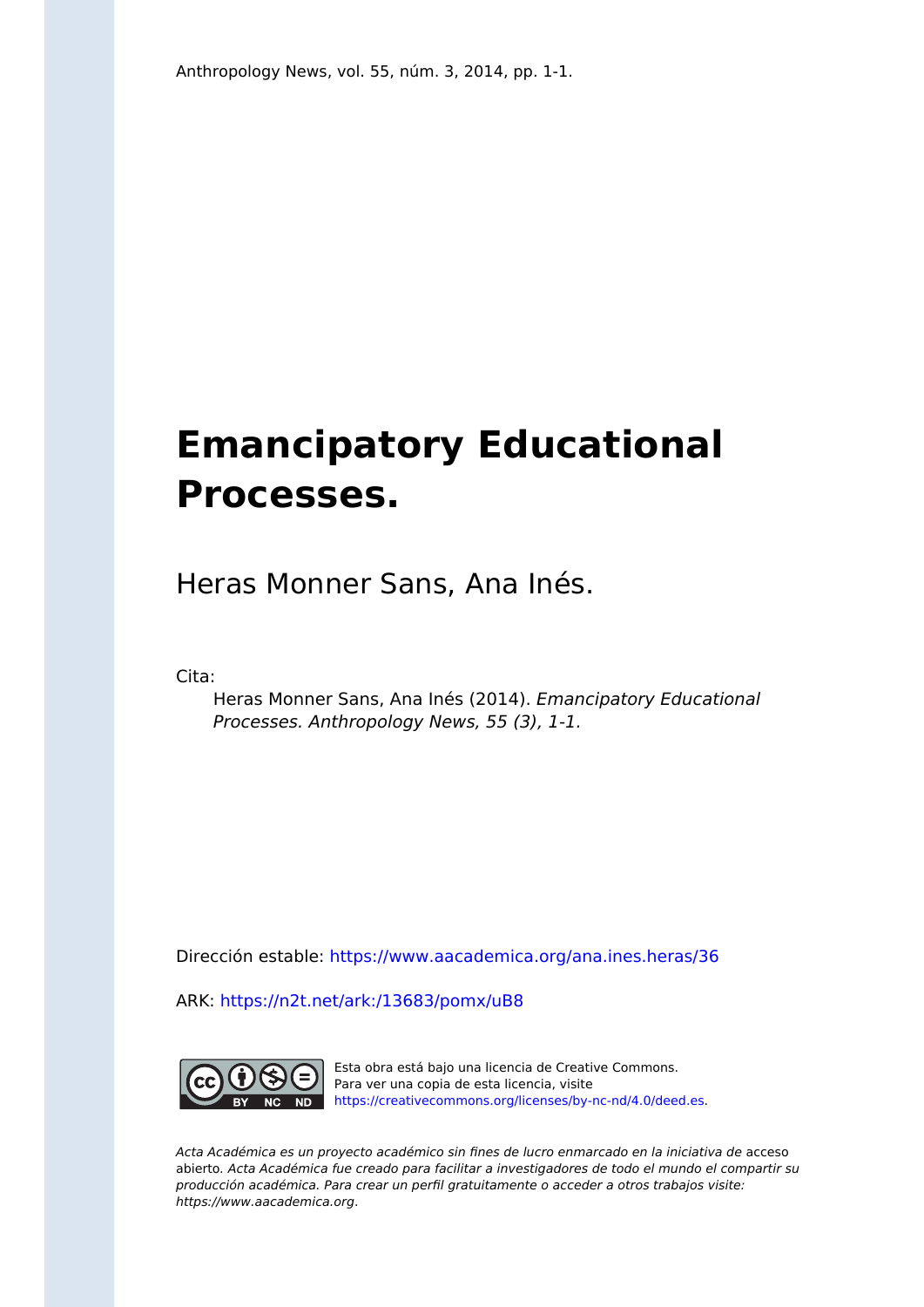## [OTRA ECONOMÍA OTRA SOCIEDAD & ANTHROPOLOGY](http://www.anthropology-news.org/index.php/tag/otra-economia-otra-sociedad-anthropology/) **[Emancipatory Educational](http://www.anthropology-news.org/index.php/2014/03/28/emancipatory-educational-processes/)  [Processes](http://www.anthropology-news.org/index.php/2014/03/28/emancipatory-educational-processes/)**

Ana Inés Heras

In my [February column](http://www.anthropology-news.org/index.php/2014/02/19/ethnographic-understandings/) I stated that people participating in self-managed processes orient their practice by building interactional patterns that

- Support open debate and direct collaborative decision-making processes.
- Prioritize small group work and take the larger picture (the organization´s) into account.
- Practice the power to transform the organization by freely interrogating the underlying logic of the process, if needed.
- And trust that what is better for the collective is what guide their project.

I described these characteristics as *challenges*: anthropologically oriented research shows that building these practices is a contested terrain because we seem to be educated in hierarchical, top-down model organizations, and thus learning how to conduct self-managed, horizontal, participatory processes is novel. From the combination of ethnography and social psychology research refers to this process as the emergency of *[social economy subjectivity.](http://www.ungs.edu.ar/areas/publicaciones/220/economia-solidaria-y-subjetividad.html)* Therefore, the challenges associated to learning how to become a member of organizations that frame their practice within *otra economía, otra sociedad* make visible that it is a learning process. It highlights that a particular orientation in education is at hand. Following several different experiences and their conceptualization in Latin America I choose to call it *emancipatory.* I will first describe some of *emancipatory education*´s traits. I will then walk the readers through my own example of how this approach came into focus as an educational practice and as a topic of research. I end by stating some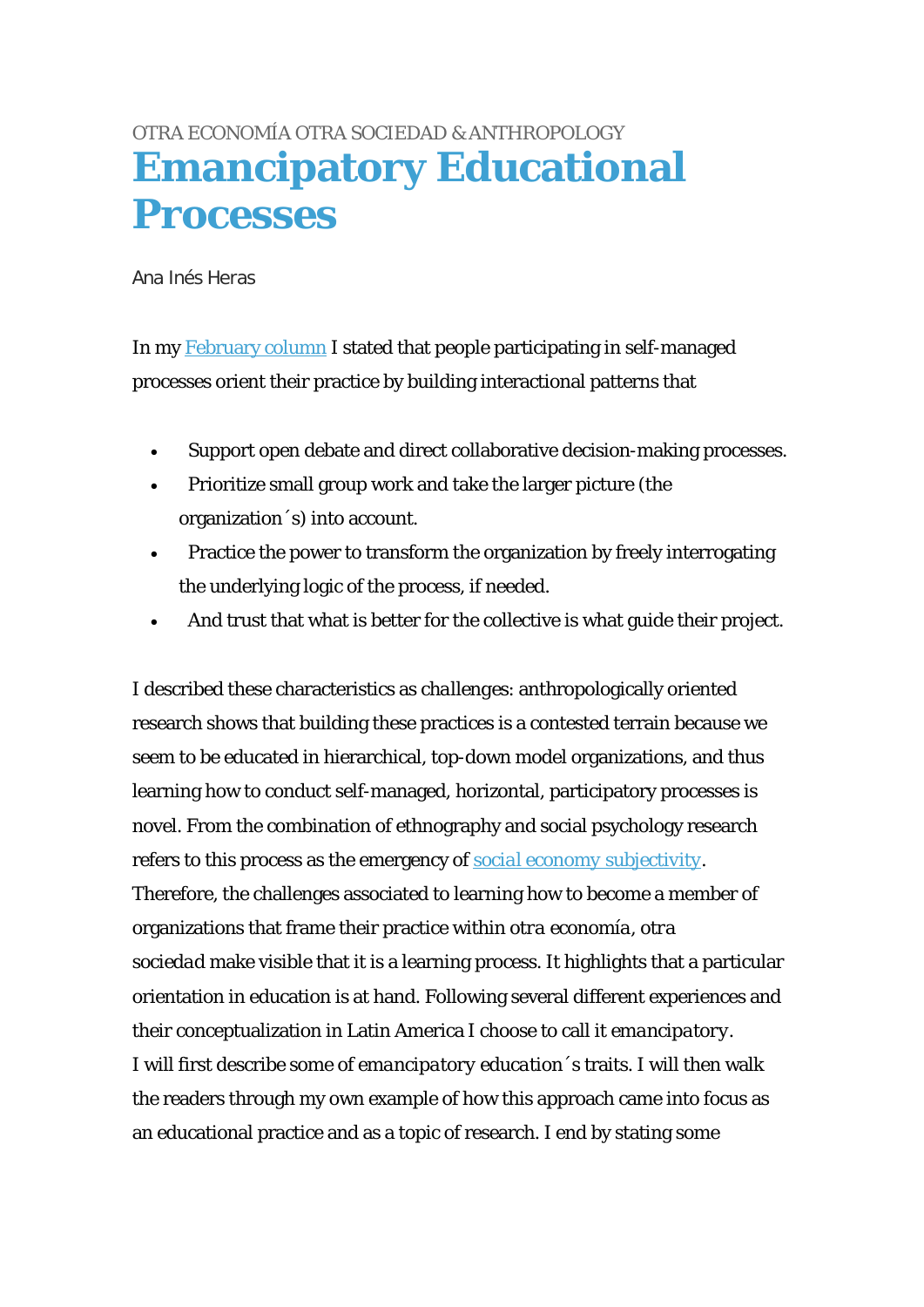questions currently being researched by anthropology-oriented studies in Latin America for which I will do a follow-up in my next column. *Emancipatory Education* 

It can be asserted then that teaching & learning with an emancipatory perspective has a long tradition in Latin America. The specific characteristics associated to this perspective are:

- Developing people´s skills at self-managing their group life in a democratic way to become a learning community based on the practice of the *[circle of learning](http://www.gaiandemocracy.net/GD_SITE_INGREDIENT_PAULO_FREIRE.html)* or *culture circle*.
- Facilitating collective decision-making about the educational process amongst educators, students, their families and communities, since from this perspective all participants are learners.
- Incorporating reflection on what was being learned in order to locate it in larger societal contexts (i.e., political and historical times) to foster meaningful change, oriented by justice.
- Considering that *acting, perceiving and believing* are part of the educational perspective, as well as establishing cognitive connections amongst facts and critically examining them is part of the pedagogical process.



Emancipatory Education Embodied. Image courtesy Ana Inés Heras

*Becoming an Ethnographer Over Time*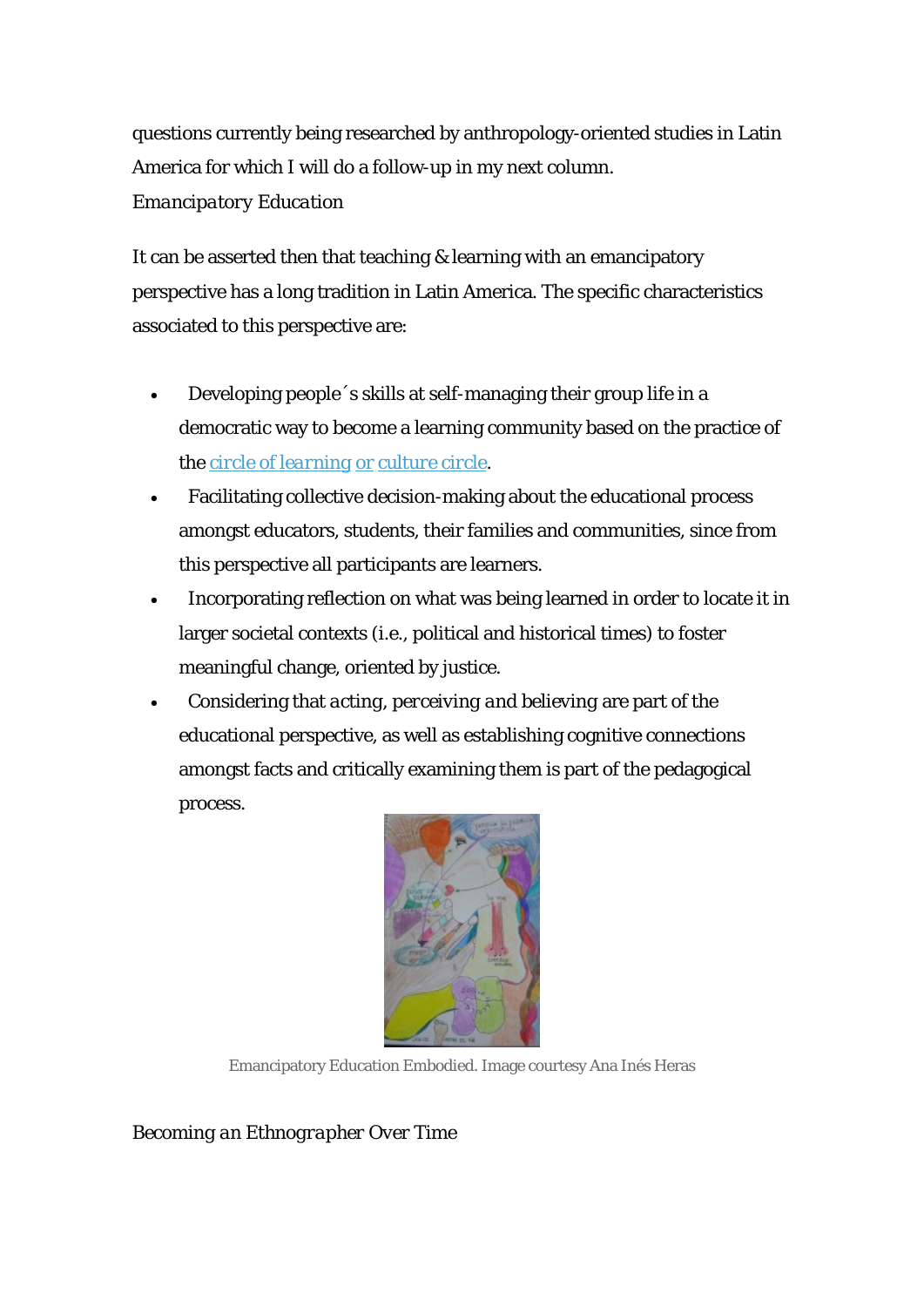During 1985-1991 I worked at a school run as a workers´ cooperative. I also taught at after school and out-doors recreational and educational programs. I was informed by my university training, by an on-site teacher-education program at the cooperative, and by the recreational activities, that modeled after what in Latin America was called *[educación popular](http://www.iiz-dvv.de/index.php?article_id=267&clang=1)* (the concept is difficult to translate). As teacher-workers in the cooperative, we situated our pedagogy in what is specific about *auto-gestión pedagógica* (see for example the work of Lapassade and Lobrot). We also studied approaches that questioned bureaucratic approaches to learning (e.g., Ivan Illich´s). We practiced what came to be known in English as Liberatory Education (e.g., Paulo Freire and Augusto Boal´s *[teatro del oprimido](http://www.theatreoftheoppressed.org/en/index.php?nodeID=3)*). We also located our work in relationship to prior work by other Latin American pedagogues working around 1950-1970´s (for example, Delia Etcheverry and Luis Iglesias in Argentina). Some of their key pedagogical principles referred to developing collective autonomous thinking in schools. And one of the ways they chose to do so was by insisting in keeping student and teacher diaries that were shared with all members of the class. These logs served the purpose of reflecting critically on their learning practice. Inspired in some of these frameworks´ principles I developed an approach based on documenting and analyzing day-to-day practices. For example, I wrote descriptive logs to interrogate our learning practices. I documented student and teacher interaction in assemblies, paying attention to who spoke and when. I read those records out loud to the students so they could analyze them too. I became aware that the patterns of everyday school life framed learning and that it was worth interrogating them. Without calling it so, I was working under the premise of*making the familiar strange.* In this way, I learned some of the skills that later became key in my training as a collaborative sociolinguist and ethnographer.

Even though now my area of interest is not necessarily schools per se, but selfmanaged organizations and how learning takes place in them, in previous years I studied classroom life at public schools, both in California, USA (1991-1998) and Jujuy, Argentina (1999-2008). Throughout that work I became aware